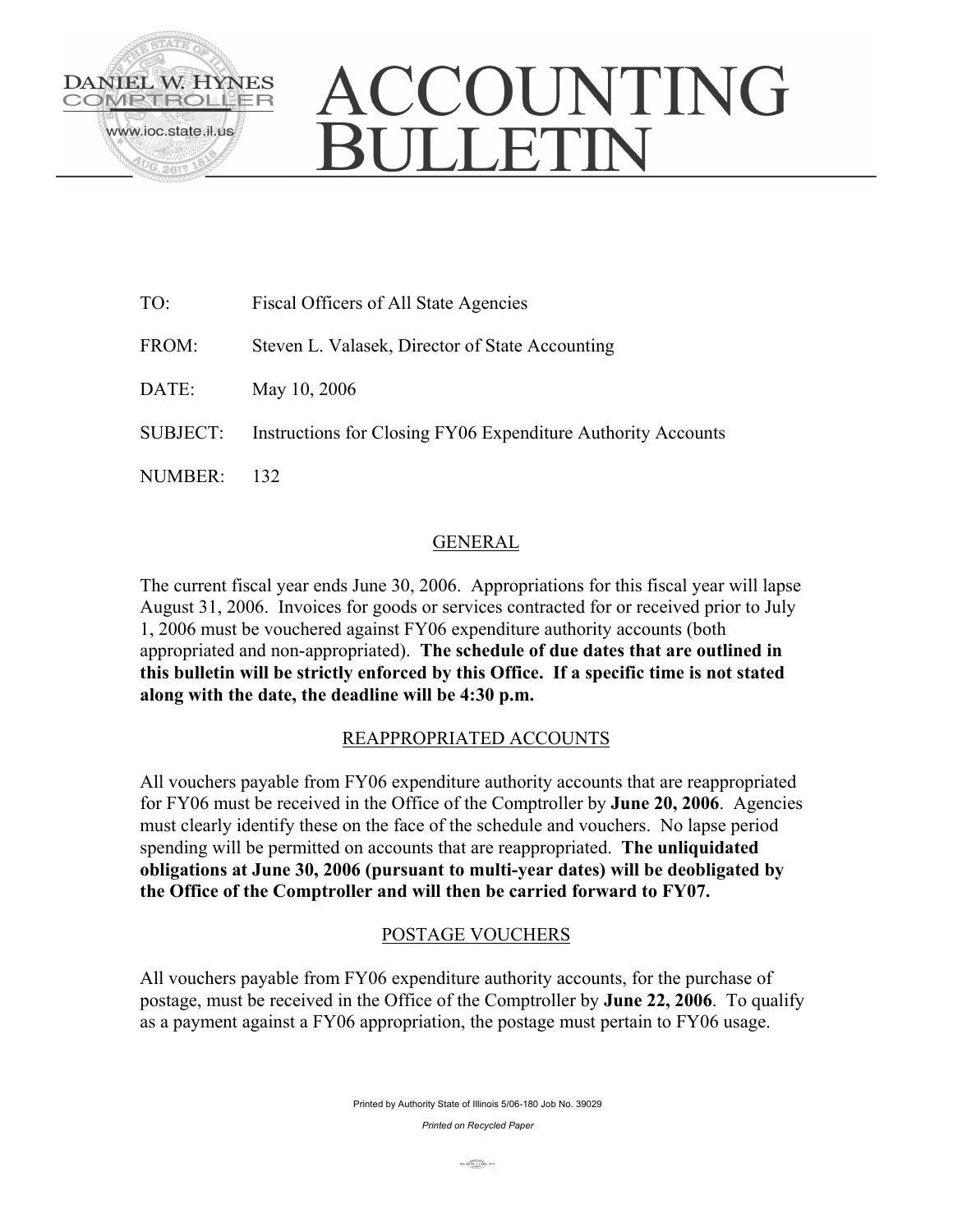### UTILITY BILLS

Agencies should continue the past practice of allocating utility bills that cover portions of June and July. Agencies have the option of either prorating utility bills to the proper month based upon the number of days service was provided, or charging the bill to the month and appropriate fiscal year which had the majority of serviced days. Once an option is chosen, it must be continued in all subsequent fiscal years.

### TELEPHONE BILLS

Telephone bills contain an advance charge for monthly service and charges for toll calls made the previous billing period. Agencies have the option of charging the entire bill according to the fiscal year the vendor's invoice date falls within, or allocating the advance charges according to billing date and the toll call charges according to actual toll call date. Once an option is chosen, it must be continued in all subsequent fiscal years.

### TRAVEL

Where travel at fiscal year end crosses into the new fiscal year, agencies have the option of charging all travel expenses incident to a specific trip to the fiscal year in which the travel began, or of allocating the expenses according to the days traveled in each fiscal year utilizing separate vouchers. Once an option is chosen, it must be continued in all subsequent years.

## LAPSE PERIOD – VOUCHERS

From July 1, 2006 through August 31, 2006, all paper vouchers and schedules must be stamped or otherwise marked as either "FY06" or "FY07" to clearly designate the fiscal year. The fiscal year indicator should be placed on the upper right-hand corner of each voucher and schedule. For paperless vouchers, "FY06" or "FY07" should be placed on the agency tape/file balance report. All paper vouchers covering goods or services to be paid from FY06 expenditure authority accounts during the lapse period should be stamped in a prominent place, "Contracted for Prior to July 1". For paperless vouchers, the statement "Contracted for Prior to July 1" should be stamped on the agency tape/file balance report. ALL TRANSACTIONS SUBMITTED ON A TAPE/FILE MUST BE FROM THE SAME FISCAL YEAR.

Lapse period expenditures are limited to those liquidating liabilities for goods and services contracted for prior to July 1, 2006.

Vouchers for service must contain beginning and ending dates of service. Vouchers for purchases must contain order date(s) or received date(s). All vouchers must contain a Proper Billing Date, if applicable.

All vouchers payable from FY06 expenditure authority accounts must be received in the Office of the Comptroller by **August 23, 2006**.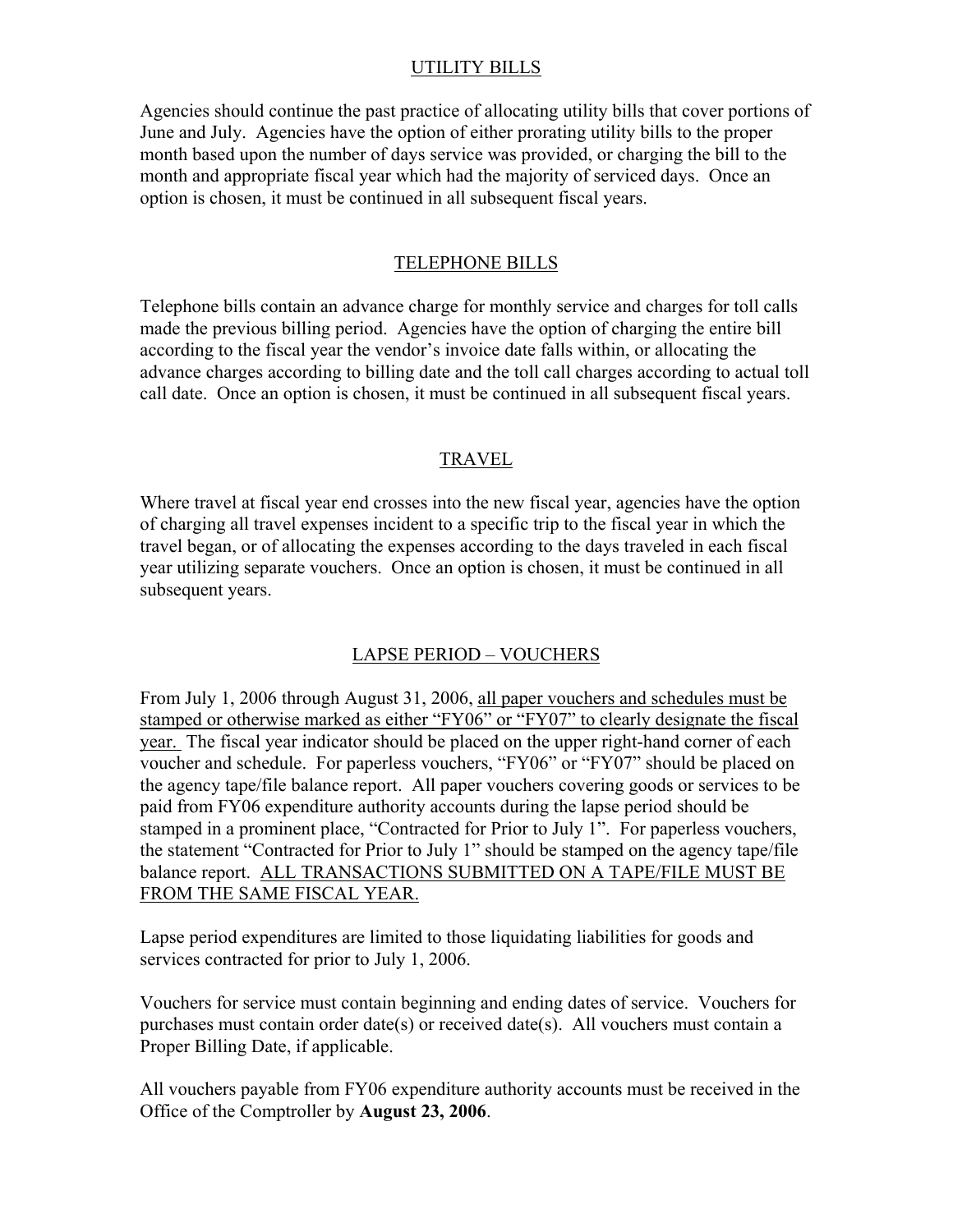## PROFESSIONAL OR ARTISTIC VOUCHERS

Any service which involves professional or artistic skills, or any personal services by an employee whose compensation is subject to income tax withholding (including contractual employees) must be performed by June 30, 2006 to be charged against the FY06 appropriation.

Any voucher for professional or artistic skills, or personal services submitted with a service date beyond June 30, 2006 will be ineligible for payment from FY06 and will be returned to the agency.

# LAPSE PERIOD – OBLIGATIONS

The reconciliation of your obligation records is extremely important through the closing of this fiscal year. Timely reconciliation of your records can ensure timely processing of your payments.

From July 1, 2006 through August 31, 2006, all contract related documents must be stamped or otherwise marked as either "FY06" or "FY07" to clearly designate the fiscal year. The fiscal year should be placed on the upper right-hand corner of the document.

Obligations established against FY06 expenditure authority accounts after June 30, must represent liabilities outstanding at June 30, 2006 (i.e., financial obligations for goods or services contracted for or received prior to July 1, 2006). In addition, all FY06 CODs filed after June 30 should be stamped "Contracted for Prior to July 1".

Outstanding obligations at June 30, 2006 may be canceled or decreased during the lapse period. Outstanding obligations representing actual contractual liabilities may be decreased or canceled only if such notice is accompanied by a contract amendment reflecting the corresponding decrease or cancellation. Contractual liabilities may also be increased during the lapse period as long as the increase is relevant to the original contract and is accompanied by a contract amendment executed prior to July 1, 2006 increasing the contract amount.

All obligation establishments, increases, decreases and cancellations that affect FY06 processing, must be received in the Office of the Comptroller by **August 17, 2006**.

# LAPSE PERIOD – APPROPRIATION TRANSFERS

All appropriation transfers that affect FY06 processing must be received in the Office of the Comptroller by **August 22, 2006**. All Expenditure Transfers that affect FY06 processing must be received in the Office of the Comptroller by **August 15, 2006**.